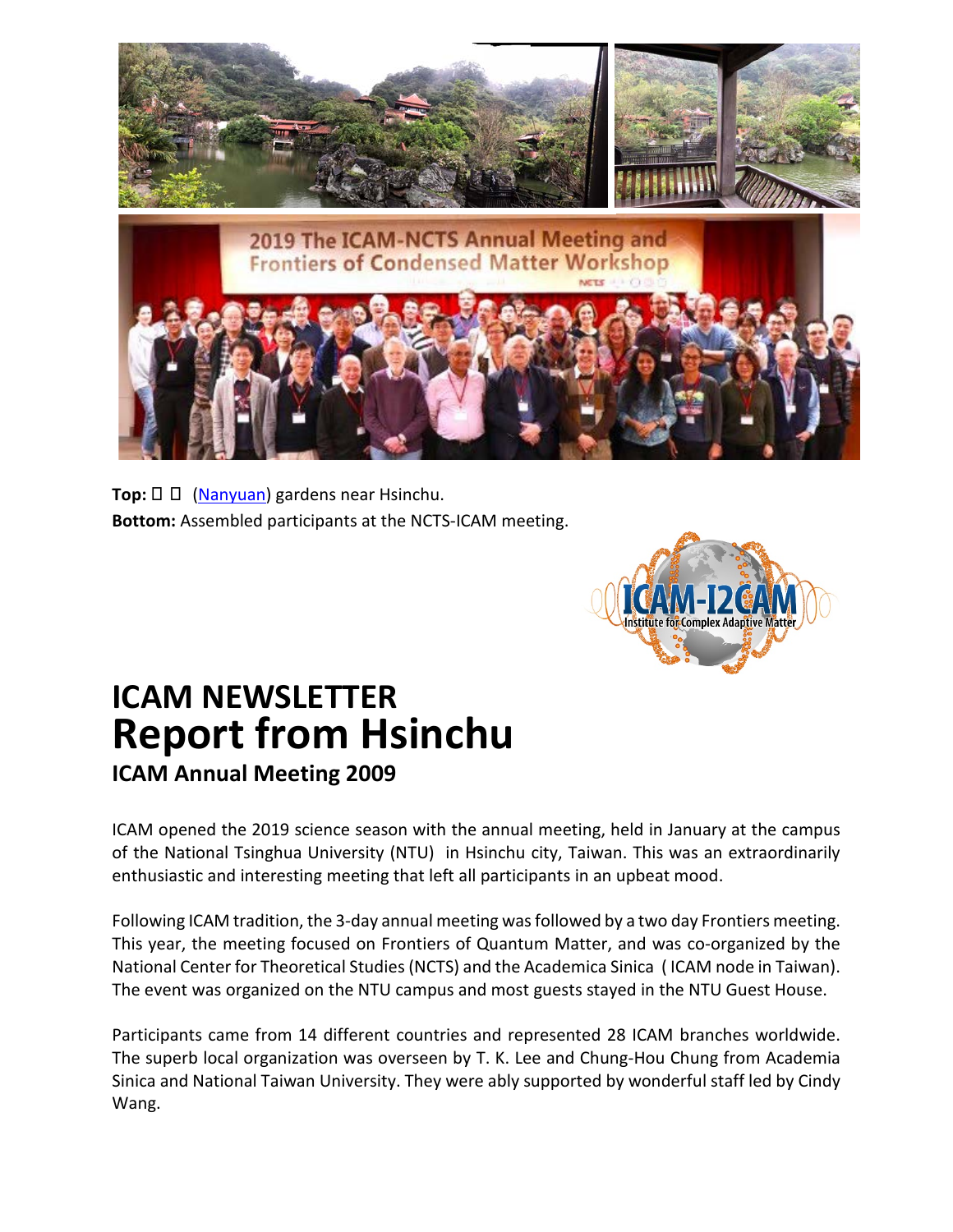Plenary talks were presented by Naomi Halas (Rice University) on Soft Matter, by Karine Gevorkian (Curie Institute) on Biological Matter and by Duncan Haldane (Princeton), Paul Canfield (Iowa State) and Eva Andrei (Rutgers University) on Quantum Matter. There was a session in memory of ICAM founder David Pines, with presentations by David Campbell, Laura Greene and Piers Coleman. David Schwab (CUNY) presented a lecture and led a group discussion on Machine Learning and Physics. Laura Greene (NHMFL, Florida) led a lively round-table discussion on Women in Physics with a panel of women participants from North America, Asia, Europe and Australia.

An important element of the meeting, were the two ICAM policy meetings, bringing together the Board of Governors and the Science Steering Committee, led by ICAM co-directors Piers Coleman and Rajiv Singh. Several issues related to the future of ICAM, including the breadth of Scientific Focus, Leadership Structure and Funding were extensively discussed.



**Left:** Meeting poster signed by all participants. **Right:** Professor F. Duncan M. Haldane, 2016 Nobel Laureate in Physics, sharing his Nobel medal with Professor Chong-Sun Chu of NTHU, Taiwan.

Professor Duncan Haldane gave a public lecture on Topological Matter, which had a packed audience of diverse background. Duncan even brought a copy of his Nobel Prize medal to the event and allowed the young audience to hold it in their hands.

There were several wonderful dinners hosted in major hotels, where live music was provided by students from NTU. In addition, there was an afternoon excursion to the Taiwan Tea Garden at Nanyuan (see above), with a beautiful mountain setting besides a lake.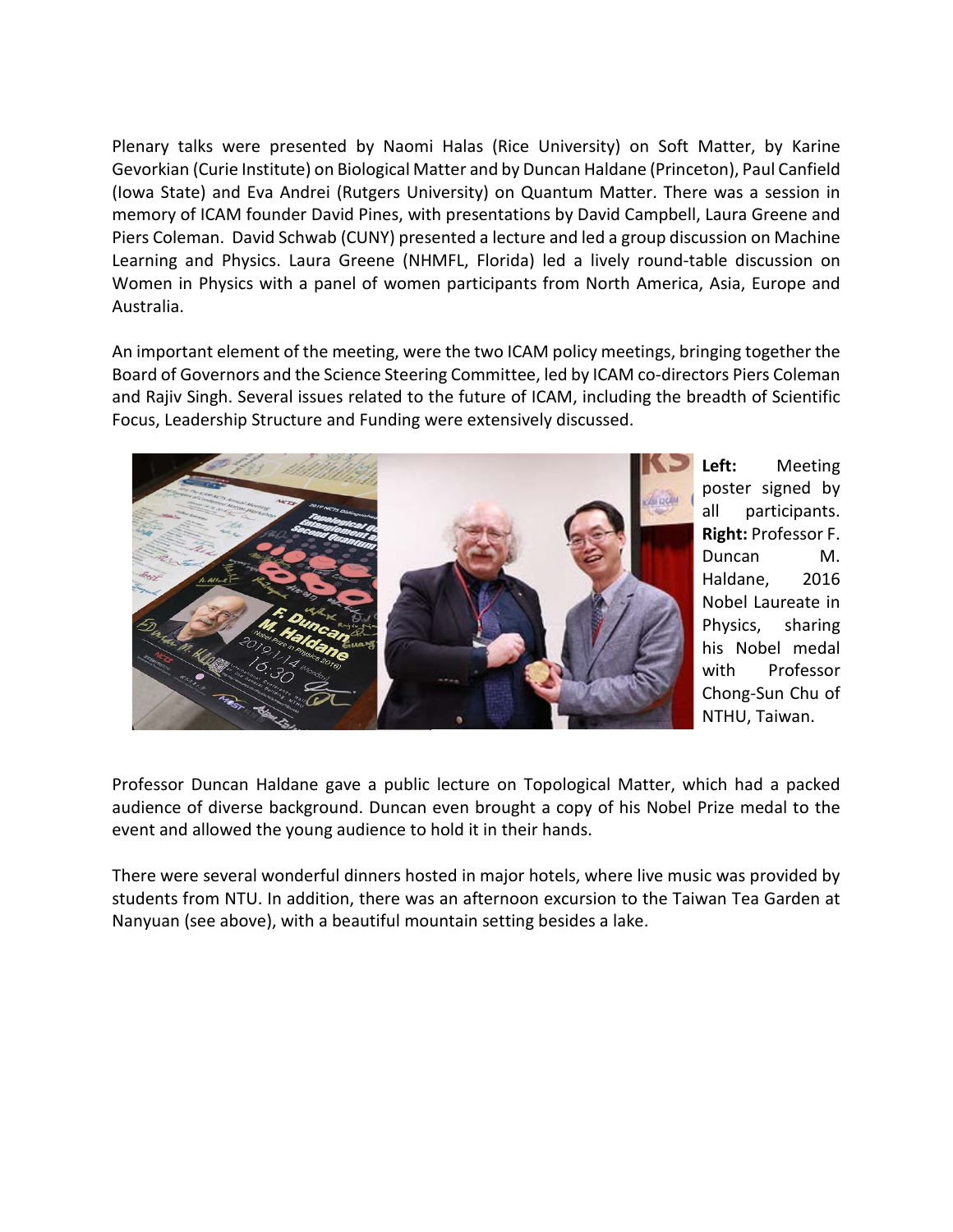

**Top (L to R):** David Schwab, Alex McCullom, Qian Niu and Duncan Haldane. **Center:** Panel on Women in Physics, Liling Sun, Karine Guevorkian, Suchitra Sebastian, Silke Paschen, Mei Yin Chou, Eva Andrei and Laura Greene. **Bottom:** T. K. Lee and Liling Sun, Silke Paschen and Natan Andrei

### **Science Highlights: from Photothermal cancer therapy to New Materials Synthesis**

The meeting provided an awe-inspiring overview of the many exciting developments in emergence. Here is a taste of some of the topics that were presented. (Many more details, including videos of full talks can be found at the **[website](http://phys.cts.nthu.edu.tw/actnews/intro.php?Sn=437&OSn=1048)**). **Naomi Halas** described how the excitation of plasmons in nano materials could be used for a wide range of sustainability and societal applications, including state-of-the-art desalination and non-evasive photo-thermal cancer therapy. **David Schwab** introduced us to the fascinating links between machine learning and statistical mechanics. **Karine Gevorkian** gave a beautiful introduction to the physics of polymerization and growth in cells, showing how ideal gas models could be adapted to understand the growth of embryos. **Yuji Matsuda** showed Kitaev's fractionalized Majorana spin liquid had been identified from a quantized thermal Hall conductance. **Paul Canfield** took us on an earnest, but highly entertaining tour of the periodic table, highlighting three strategies at the heart of new materials physics: the study of specific compounds, the study of specific groundstates and what he called "the search of known and unknown unknowns". **Eva Andrei** gave an introduction to methods for manipulating the physics of Graphene, especially twisted Moire